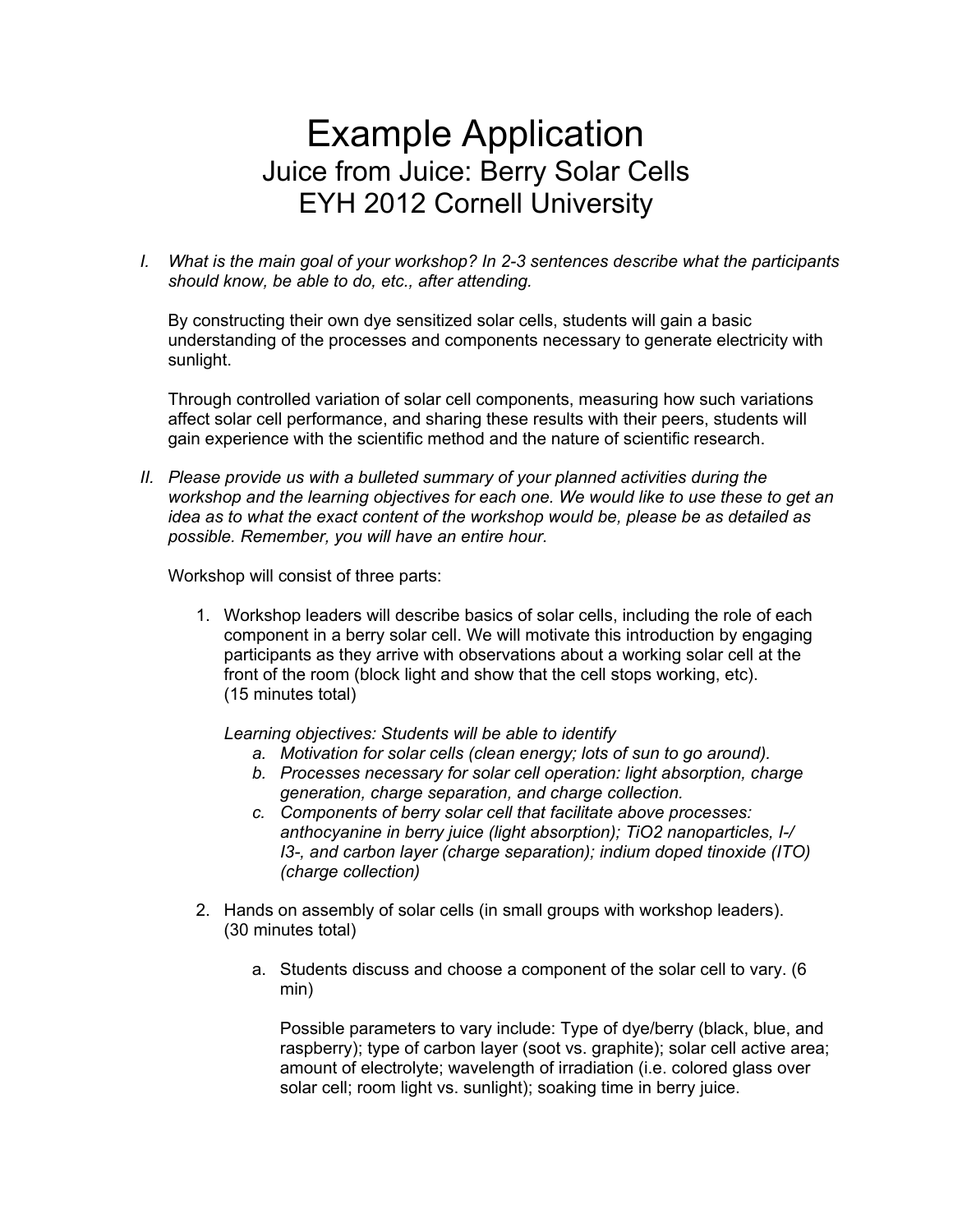*Learning objective: Students will gain experience with the scientific method by hypothesizing which parameters could affect solar cell performance and choosing a parameter to vary while keeping other parameters constant.*

- b. Students will each construct a solar cell using the parameters discussed above. In general, solar cell construction follows these steps (based on a procedure used by the CCMR Education Office):
	- i. Squish berries to collect juice. (4 min)
	- ii. Soak TiO2 coated ITO electrode (premade by workshop leaders) in berry juice (10 min)
	- iii. While electrode soaks in berry juice, determine conductive side of second ITO electrode and coat that side with carbon layer by either scribbling graphite pencil on electrode or by holding electrode over candle flame.
	- iv. Assemble solar cell by clipping two electrodes together with binder clips and adding I -/I3- electrolyte between two electrodes. (4 min)

*Learning objective: Students will gain hands on lab experience!*

c. Students measure performance of solar cell (open circuit voltage) with multimeter. (6 min)

*Learning objective: Students explore how/whether measurement technique can affect measured value (i.e. importance of taking measurement more than once).*

- 3. Sharing and discussion of results (15 minutes total)
	- a. Students will share their solar cell performance with the entire workshop by plotting the open circuit voltage of their solar cell on chalkboard chart to be maintained for all three workshop sessions. (We are envisioning  $y$ -axis = volts,  $x$ -axis = person, with shape and color of the point plotted representing the variables chosen.)

*Learning objectives: Students will gain experience communicating scientific results.*

b. Workshop leaders will conclude session by discussing broad similarities in students' experiments to solar cell research at Cornell.

*Learning objectives: Students will gain exposure to real research being done by real people (workshop leaders)!*

III. *What prior knowledge (if any) do you expect the girls to have to complete your workshop?*

None; concepts will be explained as needed.